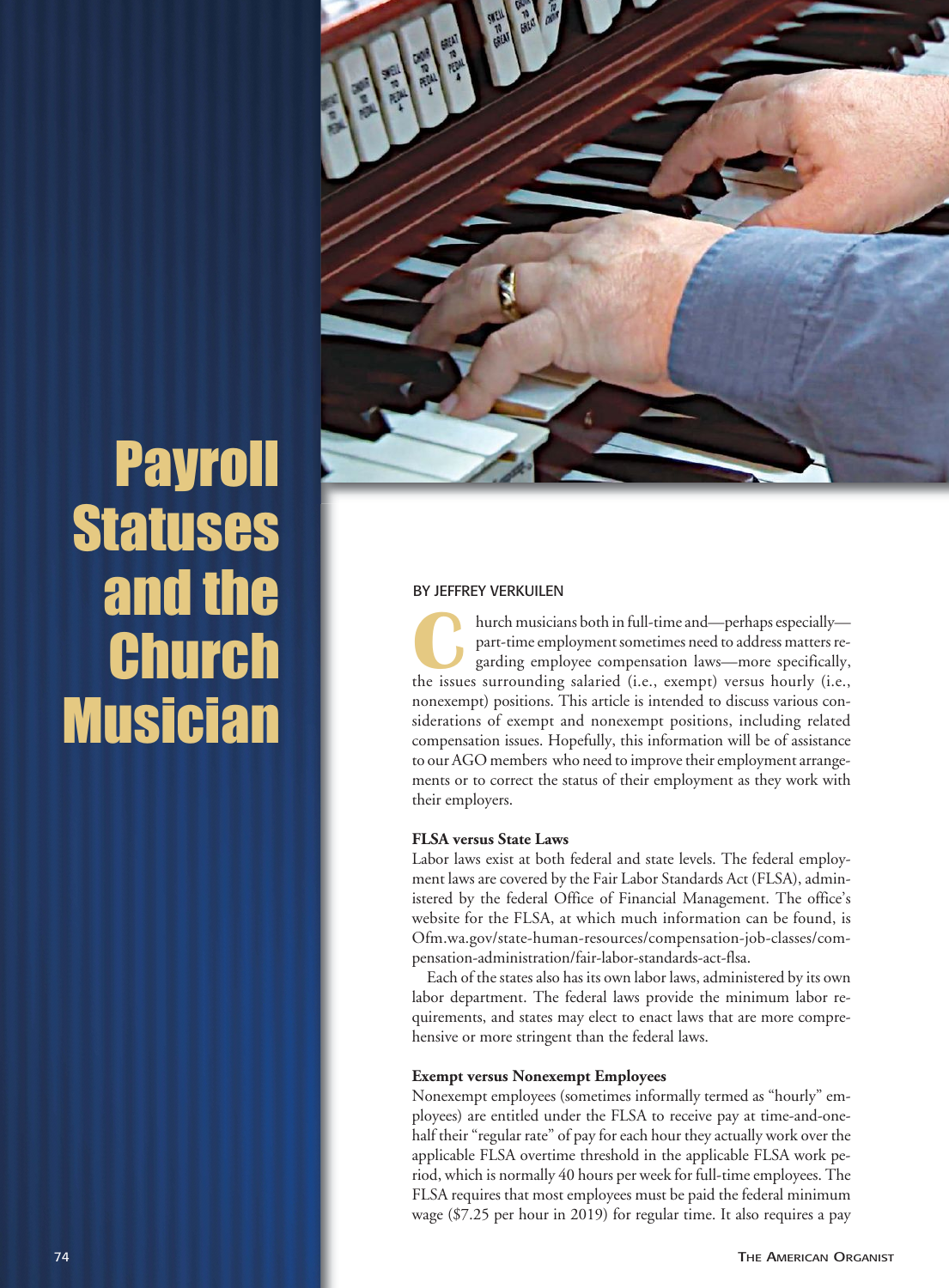rate of at least one-and-one-half (1.5) times the regular hourly pay for any hours worked over the standard 40 hours.

Certain types of employees, often classified as exempt employees, are not entitled to the overtime pay that is otherwise guaranteed by the Fair Labor Standards Act (FLSA).

# **Tests to Determine Whether Employees May Be Exempt**

There are three tests that determine whether an employee may be exempt:

- The Salary Level Test
- The Salary Basis Test
- The Duties Test

**Salary Level Test**—For the FLSA (the federal guidelines), full-time employees who are paid less than \$23,660 per year (\$455 per week) are nonexempt (i.e., paid on an hourly basis). The salary level test provides that full-time employees who meet the salary level (i.e., are paid at least \$23,660 per year) *may* be paid on a salary basis and not an hourly basis. In other words, a full-time salary may not be less than \$23,660 per year.

In an example of state labor requirements, the State of California has a salary level test that exceeds the FLSA. California requires exempt positions to be paid at least twice the current minimum wage. The 2019 minimum wage for California employers is \$11 per hour for small employers (those with 25 or fewer employees) and \$12 per hour for large employers (those with more than 25 employees). Thus, the salary level test in California requires a salary for full-time exempt positions of at least \$45,760 per year (2 x \$11 x 2,080 hours) for small employers, and \$49,920 per year (2 x \$12 x 2,080 hours) for large employers.

If an employee is considered exempt, the employer is *not required* to provide overtime pay to the employee. However, the employer *may elect* to pay overtime to exempt employees. For exempt employees, it is at the employer's discretion whether or not to pay for overtime hours worked. Some employers might create an employee benefits package with extra perks in lieu of overtime pay, or provide compensatory time off.

**Salary Basis Test**—Generally, an employee is paid on a salary basis if the employee has a "guaranteed minimum" amount of money that can be counted on being received for any work week in which the employee performs *any* work. (For this purpose, taking vacation provided by the employer is considered performing work.) This amount need not be the entire compensation received.

With some exceptions, the base pay of a salary basis employee may not be reduced based on the quality or quantity of work performed (provided that the employee does some work in the work period). This usually means that the base pay of a salary basis employee may not be reduced if the employee performs less work than normal, if the reason for that is caused by the employer. Further, an employee's base pay may not be reduced for partial-day absences. However, employers may reduce the base pay for exempt employees in full-day increments for disciplinary suspensions, or for personal leave, or for sickness under a bona fide sick-leave plan (as, for example, if the employee has run out of accrued sick leave).

Thus, there can be "permissible" and "impermissible" reductions in salary basis pay. Permissible reductions have no effect on the employee's exempt status. Impermissible reductions may affect the employee's exempt status, in that the general rule is that an employee who is subjected to impermissible reductions in salary is no longer paid on a salary basis, and is therefore nonexempt. However, employers have several avenues by which they can "cure" impermissible reductions in salary basis pay, and as a practical matter these make it unlikely that an otherwise exempt employee would become nonexempt because of salary basis pay problems. The salary basis pay requirement for exempt status does not apply to some jobs (for example, doctors, lawyers, and schoolteachers are exempt even if they are paid hourly).

**Duties Test—**The FLSA recognizes three main categories of exempt workers. It is the tasks performed on the job, not the job title alone, which determine exempt versus nonexempt employment status.

• **Executive**—Executive employees must have a primary duty of managing the company or a department or subdivision of the company; they must customarily and regularly direct the work of at least two employees; and they must have the authority to hire or fire, or their suggestions and recommendations as to the hiring, firing, or changing the status of other employees must be given due consideration.

• **Administrative**—Administrative employees must have a primary duty of performing office or nonmanual work directly related to the management or general operations of the employer or the employer's customers, and their primary duty must include the exercise of discretion and independent judgment with respect to matters of significance.

• **Professional** (the category most likely concerning church music staff positions)—Professionally